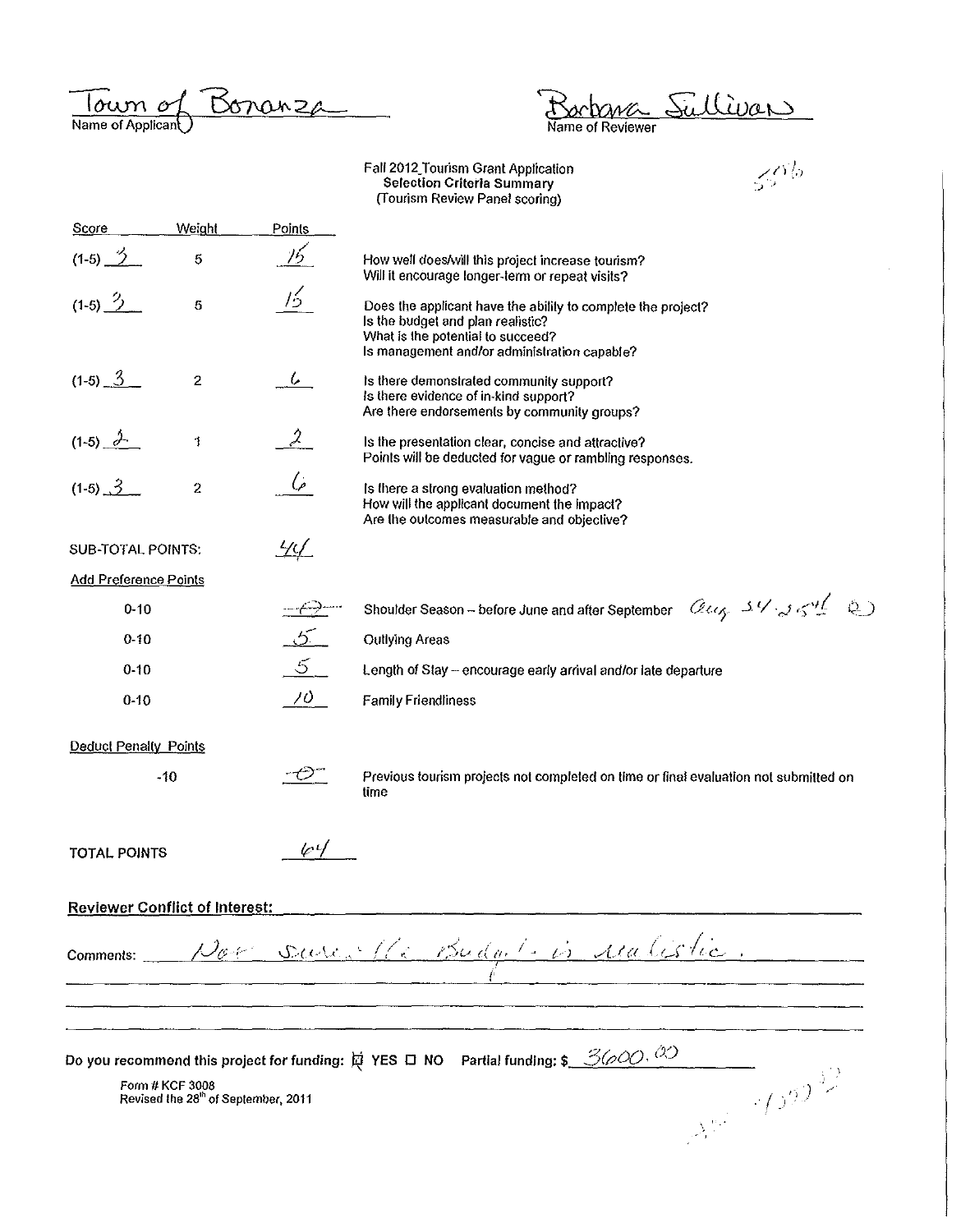RonneacVilleCook of

 $\overline{MN}$ Name of Reviewer

Faii2012\_Tourism Grant Application Selection Criteria Summary (Tourism Review Panel scoring)

| Score                             | Weight                                | Points         |                                                                                                                                                                                                                                                                   |
|-----------------------------------|---------------------------------------|----------------|-------------------------------------------------------------------------------------------------------------------------------------------------------------------------------------------------------------------------------------------------------------------|
| $(1-5)$ $\frac{3}{2}$             | 5                                     | 15             | Small town making<br>How well does/will this project increase tourism?<br>Will it encourage longer-term or repeat visits?                                                                                                                                         |
| $(1-5)$ $\overline{3}$            | 5                                     | $\mathfrak{G}$ | Does the applicant have the ability to complete the project? $\frac{4e_5}{24}$ experienced.<br>Is the budget and plan realistic?<br>What is the potential to succeed?<br>Is management and/or administration canable?<br>Is management and/or                     |
| $(1-5)$ $\frac{5}{2}$             | $\boldsymbol{2}$                      | $\mathcal{O}$  | Bononza's best weekend.<br>Is there demonstrated community support?<br>Is there evidence of in-kind support?<br>Are there endorsements by community groups?                                                                                                       |
| $(1-5)$ $4$                       | 1                                     |                | Is the presentation clear, concise and attractive?<br>Points will be deducted for vague or rambling responses.                                                                                                                                                    |
| $(1-5)$ $\frac{3}{5}$             | $\overline{2}$                        | 6              | Is there a strong evaluation method?<br>How will the applicant document the impact?<br>Are the outcomes measurable and objective?                                                                                                                                 |
| <b>SUB-TOTAL POINTS:</b>          |                                       | <u> 50  </u>   |                                                                                                                                                                                                                                                                   |
| <b>Add Preference Points</b>      |                                       |                |                                                                                                                                                                                                                                                                   |
| $0 - 10$                          |                                       |                | Shoulder Season - before June and after September                                                                                                                                                                                                                 |
| $0 - 10$                          |                                       | $\circ$        | <b>Outlying Areas</b>                                                                                                                                                                                                                                             |
| $0 - 10$                          |                                       | 5              | Length of Stay - encourage early arrival and/or late departure                                                                                                                                                                                                    |
| $0 - 10$                          |                                       | $\circ$        | <b>Family Friendliness</b>                                                                                                                                                                                                                                        |
| <b>Deduct Penalty Points</b>      |                                       |                |                                                                                                                                                                                                                                                                   |
|                                   | $-10$                                 |                | Previous tourism projects not completed on time or final evaluation not submitted on<br>time                                                                                                                                                                      |
| <b>TOTAL POINTS</b>               |                                       | 75             |                                                                                                                                                                                                                                                                   |
|                                   | <b>Reviewer Conflict of Interest:</b> |                |                                                                                                                                                                                                                                                                   |
| Comments: $\text{Very } \alpha$ F | /emoils                               |                | <u>pealing event in small town. Fartnarship w/Disc. Klama</u><br>has been productve. Far better marketing plan than in the past<br>Note-why only 200 names? Should make effor<br>ORHDI U<br><u>vext year promoti</u> on.<br><u>participants and attendees for</u> |
|                                   |                                       |                | Do you recommend this project for funding: LYYES O NO Partial funding: \$                                                                                                                                                                                         |
|                                   | <b>CARAL # IZOF 9000</b>              |                |                                                                                                                                                                                                                                                                   |

Form# KCF 3008 **Revised the 28th of September, 2011**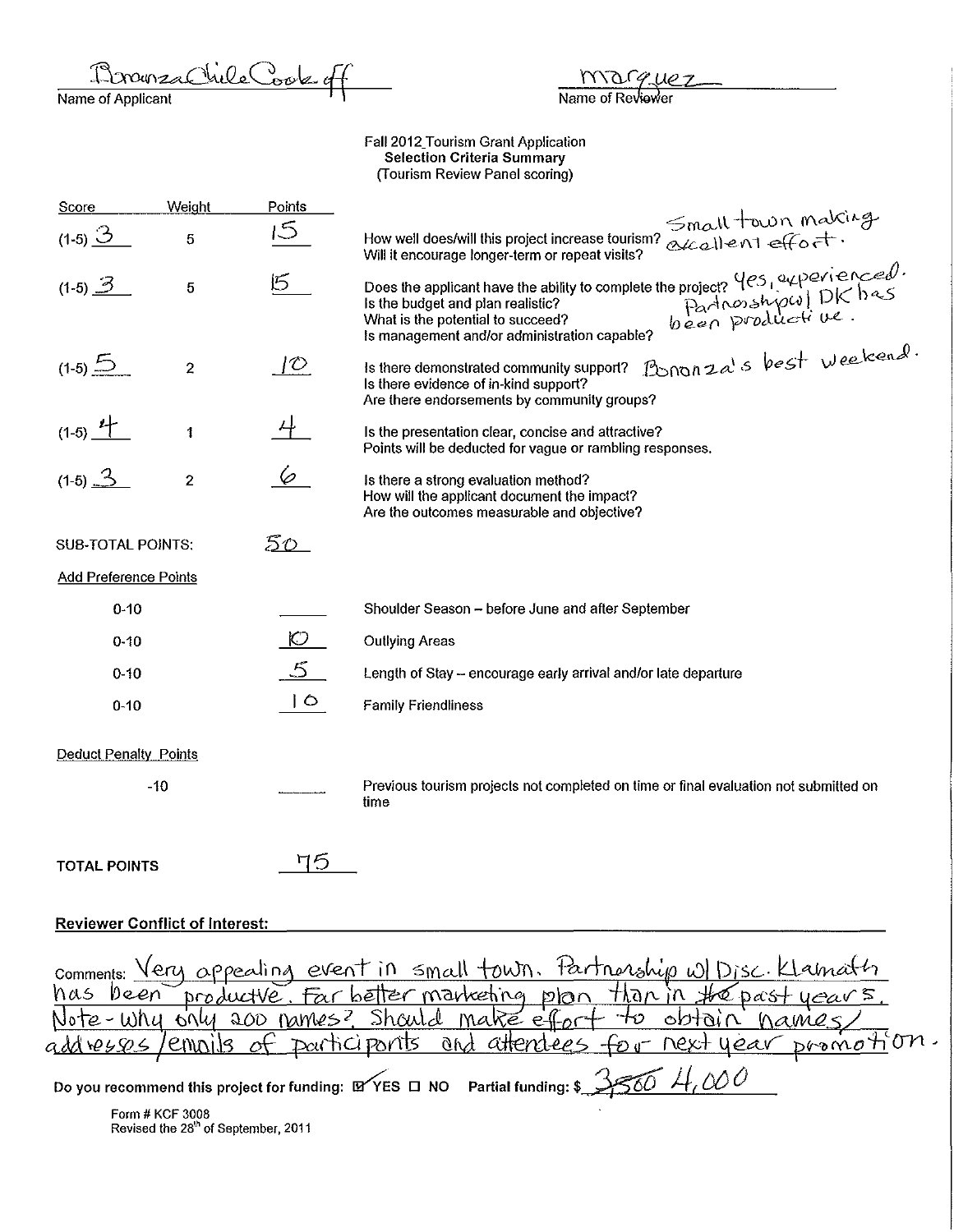<u> 4102P</u>

 $\hat{\mathcal{A}}$ 

Name of Applicant

 $\n *H*mbzes$   $\rho_{\rm on}$ <br>Name of Reviewer

Faii2012\_Tourism Grant Application Selection Criteria Summary {Tourism Review Panel scoring)

 $\overline{\phantom{a}}$ 

| Score                                                                                                                                                                                                                          | Weight                                          | <b>Points</b>                             |                                                                                                                                                                                        |
|--------------------------------------------------------------------------------------------------------------------------------------------------------------------------------------------------------------------------------|-------------------------------------------------|-------------------------------------------|----------------------------------------------------------------------------------------------------------------------------------------------------------------------------------------|
| $(1-5)$ $2-$                                                                                                                                                                                                                   | 5                                               | $\angle 0$ .                              | How well does/will this project increase tourism?<br>Will it encourage longer-term or repeat visits?                                                                                   |
| $(1-5)$ $3$                                                                                                                                                                                                                    | $\sqrt{5}$                                      | 15 <sup>°</sup>                           | Does the applicant have the ability to complete the project?<br>Is the budget and plan realistic?<br>What is the potential to succeed?<br>Is management and/or administration capable? |
| $(1-5)$ $4$                                                                                                                                                                                                                    | $\boldsymbol{2}$                                | -8                                        | Is there demonstrated community support?<br>Is there evidence of in-kind support?<br>Are there endorsements by community groups?                                                       |
| $(1-5)$ $3$                                                                                                                                                                                                                    | $\mathfrak t$                                   | 3.                                        | Is the presentation clear, concise and attractive?<br>Points will be deducted for vague or rambling responses.                                                                         |
| (1-5) $\frac{3}{2}$                                                                                                                                                                                                            | $\overline{2}$                                  | $\overline{\rho}$                         | Is there a strong evaluation method?<br>How will the applicant document the impact?<br>Are the outcomes measurable and objective?                                                      |
| <b>SUB-TOTAL POINTS:</b>                                                                                                                                                                                                       |                                                 | <u>42.</u>                                |                                                                                                                                                                                        |
| <b>Add Preference Points</b>                                                                                                                                                                                                   |                                                 |                                           |                                                                                                                                                                                        |
| $0 - 10$                                                                                                                                                                                                                       |                                                 |                                           | Shoulder Season -- before June and after September                                                                                                                                     |
| $0-10$                                                                                                                                                                                                                         |                                                 | $\mathcal{L}^{\mathcal{P}^{\mathcal{A}}}$ | <b>Outlying Areas</b>                                                                                                                                                                  |
| $0 - 10$                                                                                                                                                                                                                       |                                                 | $\mathcal{L}$                             | Length of Stay - encourage early arrival and/or late departure                                                                                                                         |
| $0 - 10$                                                                                                                                                                                                                       | $\mathbf{r}$                                    |                                           | <b>Family Friendliness</b>                                                                                                                                                             |
| Deduct Penalty Points                                                                                                                                                                                                          |                                                 |                                           |                                                                                                                                                                                        |
|                                                                                                                                                                                                                                | $-10$                                           |                                           | Previous tourism projects not completed on time or final evaluation not submitted on<br>time                                                                                           |
| <b>TOTAL POINTS</b>                                                                                                                                                                                                            |                                                 |                                           |                                                                                                                                                                                        |
|                                                                                                                                                                                                                                | <b>Reviewer Conflict of Interest:</b>           |                                           |                                                                                                                                                                                        |
|                                                                                                                                                                                                                                |                                                 |                                           | $\rho$ R)                                                                                                                                                                              |
| Comments: Comments: Comments: Comments: Comments: Comments: Comments: Comments: Comments: Comments: Comments: Comments: Comments: Comments: Comments: Comments: Comments: Comments: Comments: Comments: Comments: Comments: Co |                                                 |                                           | 4000                                                                                                                                                                                   |
|                                                                                                                                                                                                                                |                                                 |                                           |                                                                                                                                                                                        |
|                                                                                                                                                                                                                                |                                                 |                                           |                                                                                                                                                                                        |
|                                                                                                                                                                                                                                |                                                 |                                           | Do you recommend this project for funding: 國 YES □ NO  Partial funding: \$                                                                                                             |
|                                                                                                                                                                                                                                | Form # KCF 3008                                 |                                           |                                                                                                                                                                                        |
|                                                                                                                                                                                                                                | Revised the 28 <sup>th</sup> of September, 2011 |                                           |                                                                                                                                                                                        |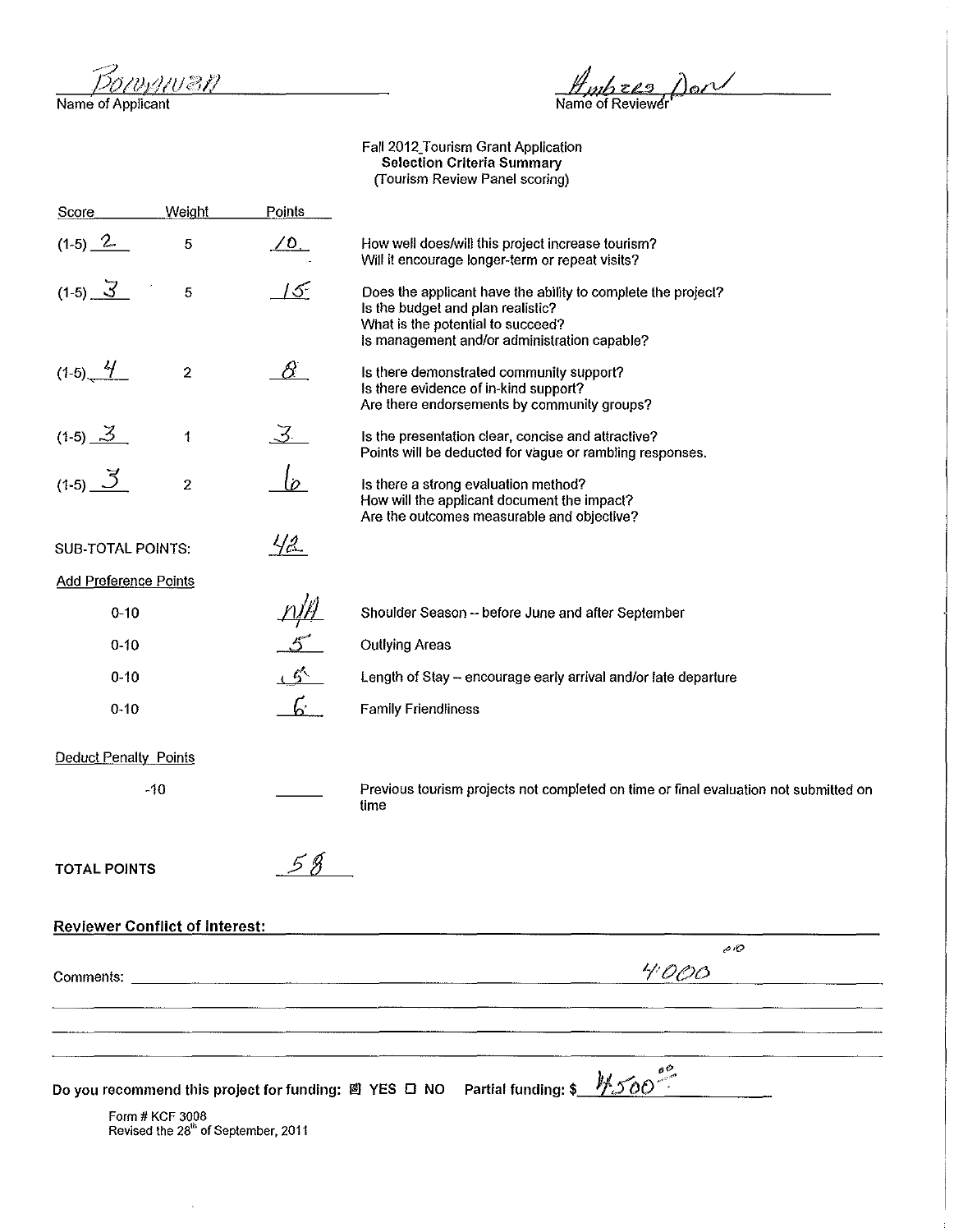Name of Applicant <u>Bona nza</u>

 $\frac{10x}{10}$ ttu  $\boldsymbol{\theta}$ Name of Reviewer

Faii2012\_Tourism Grant Application Selection Criteria Summary (Tourism Review Panel scoring)

| <b>Score</b>                          | Weight                                                             | Points               |                                                                                                                                                                                        |  |
|---------------------------------------|--------------------------------------------------------------------|----------------------|----------------------------------------------------------------------------------------------------------------------------------------------------------------------------------------|--|
| $(1-5)$ $\hat{3}$                     | 5                                                                  | <u> 15</u>           | How well does/will this project increase tourism?<br>Will it encourage longer-term or repeat visits?                                                                                   |  |
| $(1-5)$ $\bigcirc$                    | 5                                                                  | S                    | Does the applicant have the ability to complete the project?<br>Is the budget and plan realistic?<br>What is the potential to succeed?<br>is management and/or administration capable? |  |
| $(1-5)$ $\frac{3}{2}$                 | $\overline{2}$                                                     |                      | Is there demonstrated community support?<br>Is there evidence of in-kind support?<br>Are there endorsements by community groups?                                                       |  |
| $(1-5)$ $-1$                          | $\ddagger$                                                         |                      | Is the presentation clear, concise and attractive?<br>Points will be deducted for vague or rambling responses.                                                                         |  |
| $(1-5)$                               | $\overline{2}$                                                     |                      | Is there a strong evaluation method?<br>How will the applicant document the impact?<br>Are the outcomes measurable and objective?                                                      |  |
| SUB-TOTAL POINTS:                     |                                                                    | $\sqrt{\mathcal{L}}$ |                                                                                                                                                                                        |  |
| <b>Add Preference Points</b>          |                                                                    |                      |                                                                                                                                                                                        |  |
| $0 - 10$                              |                                                                    |                      | Shoulder Season - before June and after September                                                                                                                                      |  |
| $0 - 10$                              |                                                                    |                      | <b>Outlying Areas</b>                                                                                                                                                                  |  |
| $0 - 10$                              |                                                                    |                      | Length of Stay - encourage early arrival and/or late departure                                                                                                                         |  |
| $0 - 10$                              |                                                                    |                      | <b>Family Friendliness</b>                                                                                                                                                             |  |
| <b>Deduct Penalty Points</b>          |                                                                    |                      |                                                                                                                                                                                        |  |
|                                       | -10                                                                |                      | Previous tourism projects not completed on time or final evaluation not submitted on<br>time                                                                                           |  |
| <b>TOTAL POINTS</b>                   |                                                                    |                      |                                                                                                                                                                                        |  |
| <b>Reviewer Conflict of Interest:</b> |                                                                    |                      |                                                                                                                                                                                        |  |
|                                       |                                                                    |                      |                                                                                                                                                                                        |  |
|                                       |                                                                    |                      |                                                                                                                                                                                        |  |
|                                       |                                                                    |                      |                                                                                                                                                                                        |  |
|                                       |                                                                    |                      |                                                                                                                                                                                        |  |
|                                       | Form # KCF 3008<br>Revised the 28 <sup>th</sup> of September, 2011 |                      | Do you recommend this project for funding: $\sharp$ YES $\Box$ NO Partial funding: \$ $\frac{\angle}{\angle}$ (1)                                                                      |  |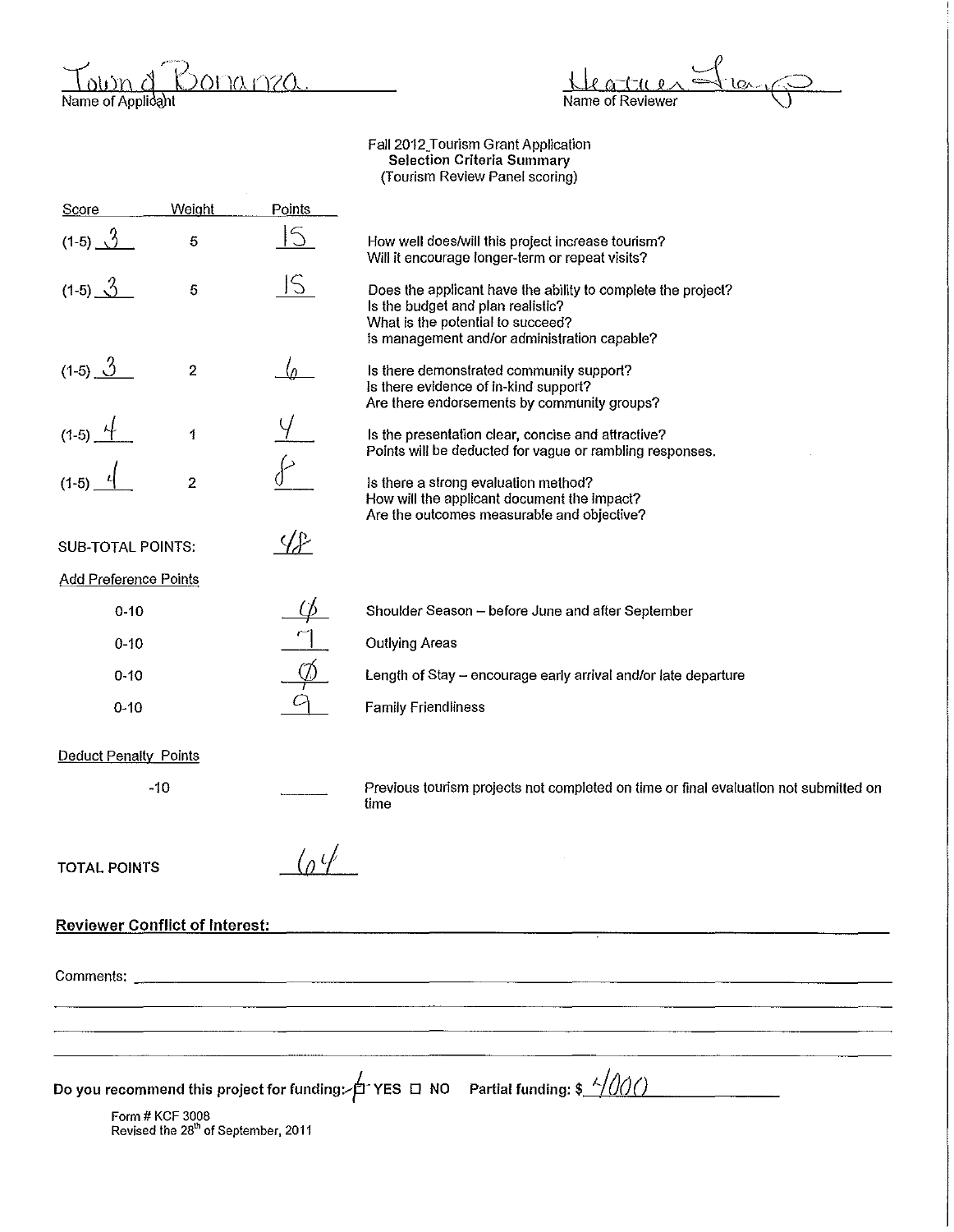$\frac{Chil' \cos k \delta f}{\frac{1}{8}}$ 

 $\sim$ 

<u>Lisa Galloway</u>

Fall 2012\_Tourism Grant Application Selection Criteria Summary (Tourism Review Panel scoring)

| Score                                 | Weight                                                 | Points    |                                                                                                                                                                                  |
|---------------------------------------|--------------------------------------------------------|-----------|----------------------------------------------------------------------------------------------------------------------------------------------------------------------------------|
| $(1-5)$ $\frac{3}{2}$                 | 5                                                      |           | How well does/will this project increase tourism?<br>Will it encourage longer-term or repeat visits?                                                                             |
|                                       | 5                                                      | <u>JU</u> | Does the applicant have the ability to complete the project?<br>Is the budget and plan realistic?<br>What is the potential to succeed?                                           |
| $(1-5)$ $4$                           | $\boldsymbol{2}$                                       |           | Is management and/or administration capable?<br>Is there demonstrated community support?<br>Is there evidence of in-kind support?<br>Are there endorsements by community groups? |
| $(1-5)$ $\Lambda$                     | $\ddagger$                                             |           | Is the presentation clear, concise and attractive?<br>Points will be deducted for vague or rambling responses.                                                                   |
| (1-5) $\mathcal{D}$                   | $\overline{2}$                                         |           | Is there a strong evaluation method?<br>How will the applicant document the impact?<br>Are the outcomes measurable and objective?                                                |
| <b>SUB-TOTAL POINTS:</b>              |                                                        |           |                                                                                                                                                                                  |
| <b>Add Preference Points</b>          |                                                        |           |                                                                                                                                                                                  |
| $0 - 10$                              |                                                        |           | Shoulder Season - before June and after September                                                                                                                                |
| $0 - 10$                              |                                                        |           | <b>Outlying Areas</b>                                                                                                                                                            |
| $0-10$                                |                                                        |           | Length of Stay - encourage early arrival and/or late departure                                                                                                                   |
| $0 - 10$                              |                                                        |           | <b>Family Friendliness</b>                                                                                                                                                       |
| <b>Deduct Penalty Points</b>          |                                                        |           |                                                                                                                                                                                  |
|                                       | $-10$                                                  |           | Previous tourism projects not completed on time or final evaluation not submitted on<br>time                                                                                     |
| <b>TOTAL POINTS</b>                   |                                                        |           |                                                                                                                                                                                  |
| <b>Reviewer Conflict of Interest:</b> |                                                        |           |                                                                                                                                                                                  |
|                                       |                                                        |           |                                                                                                                                                                                  |
|                                       |                                                        |           |                                                                                                                                                                                  |
|                                       |                                                        |           | Do you recommend this project for funding: $\Box$ YES $\Box$ NO Partial funding: \$                                                                                              |
|                                       | Form # KCF 3008<br>Revised the 28th of September, 2011 |           |                                                                                                                                                                                  |